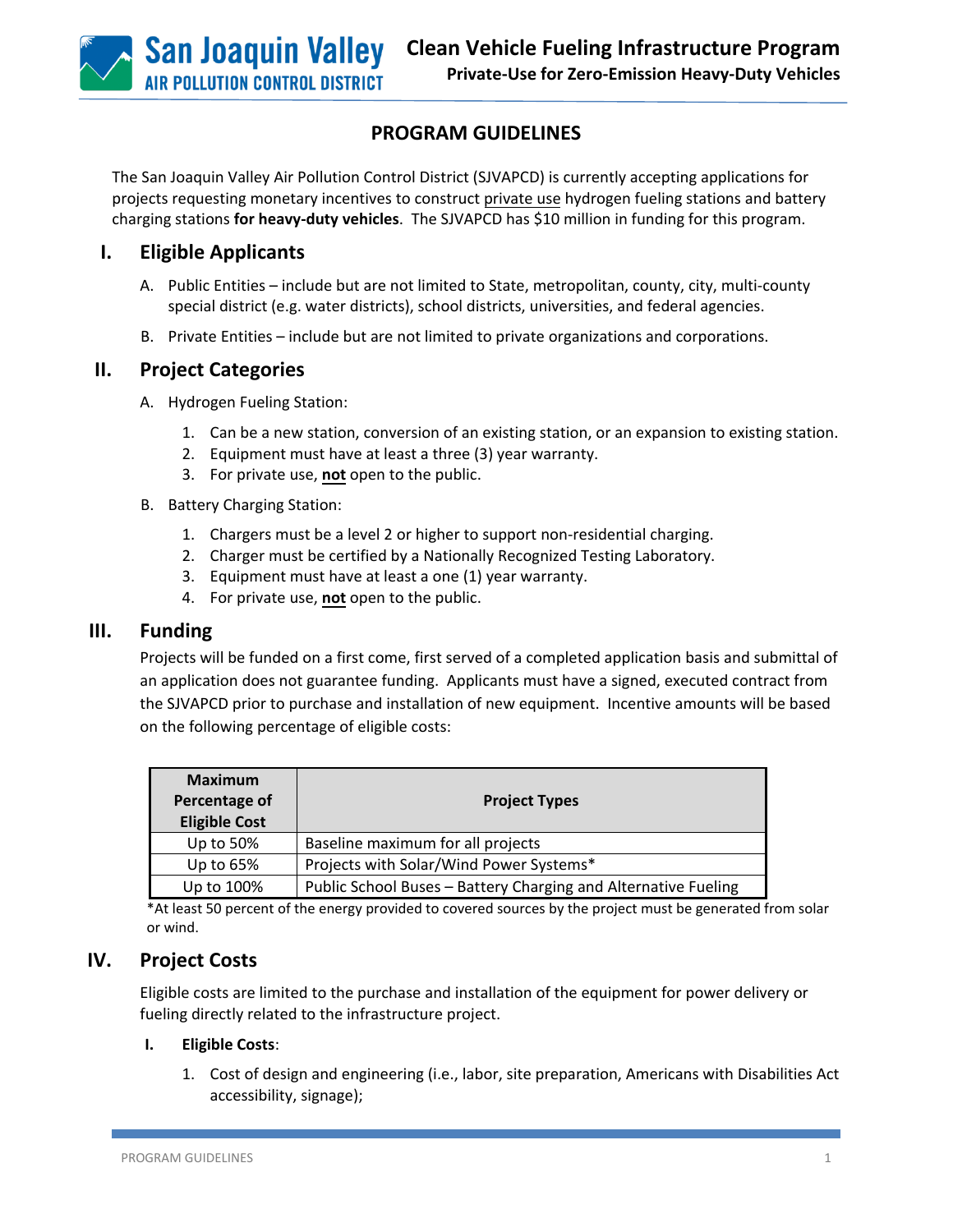**San Joaquin Valley IR POLLUTION CONTROL DISTRICT** 

**Clean Vehicle Fueling Infrastructure Program Private-Use for Zero-Emission Heavy-Duty Vehicles**

- 2. Cost of equipment and hardware (i.e., charging units, electrical parts, energy storage equipment, materials);
- 3. Installation costs directly related to the construction of the station;
- 4. Meter/data loggers;
- 5. Eligible on-site renewable power generation system that fuels or powers covered sources (i.e., solar and wind);
- 6. Taxes and freight;
- 7. Other eligible costs included in the Carl Moyer Guidelines as determined by the SJVAPCD.
- **II. Ineligible Costs** include, but are not limited to:
	- 1. Existing station upgrade;
	- 2. Fuel and energy costs;
	- 3. Non-essential equipment hardware;
	- 4. Construction management costs;
	- 5. Operation cost (e.g., operational fees, maintenance, repairs, improvements);
	- 6. Extended warranty;
	- 7. Insurance;
	- 8. Data collection and reporting;
	- 9. Administrative costs;
- 10. Travel/lodging;
- 11. Employee training and salaries;
- 12. Legal fees;
- 13. Real estate property purchases/leases;
- 14. Performance bond costs;
- 15. Storm water plan costs;
- 16. Security costs;
- 17. Testing and soil sampling;
- 18. Hazardous materials, including permitting, handling and disposal.

# **V. General Requirements and Eligibility Criteria**

- A. All infrastructure projects must be located within the SJVAPCD's boundaries (see map on page 6).
- B. Funding is available for private use, zero-emission vehicle charging infrastructure.
- C. Projects must comply with all applicable federal, State, local laws and requirements including environmental laws and State building, environmental and fire codes.
- D. The SJVAPCD may require a California Environmental Quality Act (CEQA) review to be performed and obtain approval prior to funding.
- E. A completed Uniform Commercial Code-1 Financing Statement Form will be submitted by the SJVAPCD to the California Secretary of State for infrastructure projects with a grant funding amount of \$50,000 or greater. The financing statement will list the District as the secured party.
- F. All electric vehicle charging infrastructure and equipment that is funded or authorized, in whole or in part by the SJVAPCD must meet specified labor certification requirements (i.e. installed by contractors with the appropriate license classification as determined by the Contractors State License Board). Specifically, at least one electrician on each crew, at any given time, must hold an Electric Vehicle Infrastructure Training Program (EVITP) certification.
- G. Projects funded or authorized, in whole or in part, by the SJVAPCD that install a charging port supplying 25 kilowatts (kW) or more, must have at least 25 percent of the total electricians working on the crew for the project, at any given time, hold an Electric Vehicle Infrastructure Training Program (EVITP) certification.
- H. One member of each crew may be both the contractor and an EVITP certified electrician.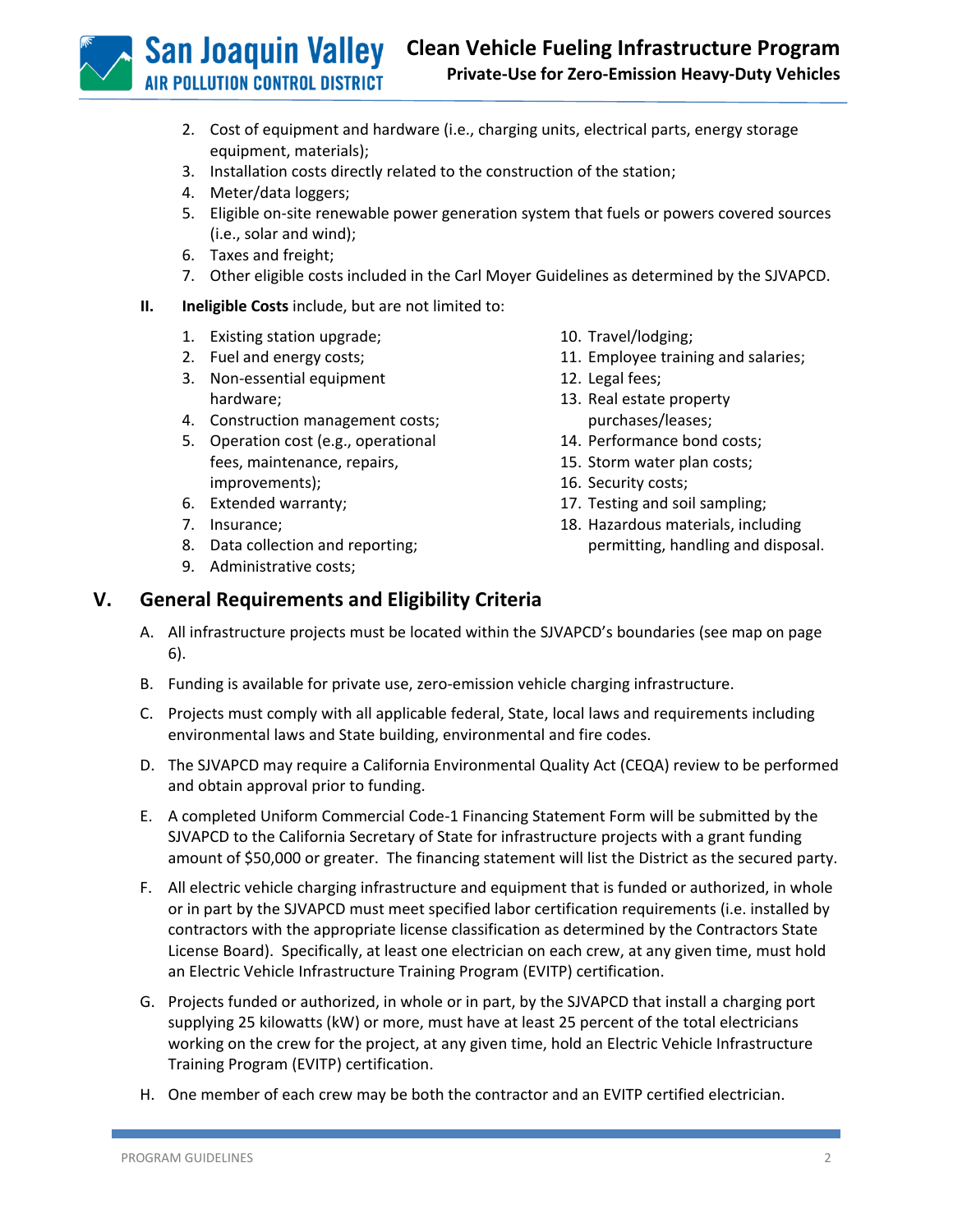**San Joaquin Valley IR POLLUTION CONTROL DISTRICT** 

- I. Prior to performing any electrical vehicle infrastructure or equipment installation work funded or authorized under the Grant Agreement, Applicant must provide the SJVAPCD with the Electric Vehicle Infrastructure Training Program (EVITP) Certification Numbers of each EVITP certified electrician that will install electric vehicle charging infrastructure or equipment.
- J. The requirements stated in criteria F, G, and H of this section do not apply to any of the following:
	- 1. Electric vehicle charging infrastructure installed by employees of an electrical corporation or local publicly owned electric utility.
	- 2. Electric vehicle charging infrastructure funded by moneys derived from credits generated from the Low Carbon Fuel Standard Program (Subarticle 7 (commencing with Section 95480) of Article 4 of Subchapter 10 of Chapter 1 of Division 3 of Title 17 of the California Code of Regulations).
- K. All equipment and parts must be new. Remanufactured or refurbished parts are not eligible.
- L. All projects will have a minimum project life of 3 years and a maximum of 10 years.
- M. Submission of a program application **does not** guarantee funding.
- N. SJVAPCD reserves right to not fund any projects.

## **VI. Applicant Requirements**

- A. Applicant **must not make purchase, make non-refundable payment toward, start construction on, and/or take possession of new equipment** prior to receiving a fully executed contract from the SJVAPCD.
- B. Applicant must be able to demonstrate to the SJVAPCD that the applicant can obtain all required land use permits from agencies needed to install and operate the station.
- C. Applicant must demonstrate that they either own the land on which the project will be located, or control it through a long-term lease, easement or other legal arrangement, for the duration of the project life.
- D. For a project where the land is not owned by the applicant, an executed lease agreement or letters of commitment lasting for the duration of the project life must be signed by property owners/authorized representatives and must be submitted with the application.
- E. Applicant must be able to provide documentation that power or fuel is being provided to the site (e.g., application, payment to the local utility company for power installation, or contract).
- F. Applicant and/or their subcontractors may be subject to prevailing wage laws, if applicable, as set for in Labor Code section 1720 *et. seq.*
- G. Allow the SJVAPCD to inspect the facility as necessary to document and verify the operation of the facility.
- H. Remain the owner of the facility and equipment through the full term of the agreement otherwise the SJVAPCD must approve the transfer of ownership prior to its sale.
- I. Maintain the equipment in daily operating condition throughout the contract term. Nonfunctioning equipment must be reported to the SJVAPCD within 15 business days and begin working with the SJVAPCD promptly to ensure infrastructure equipment is operational.
- J. Maintain the equipment in accordance with manufacturer specifications.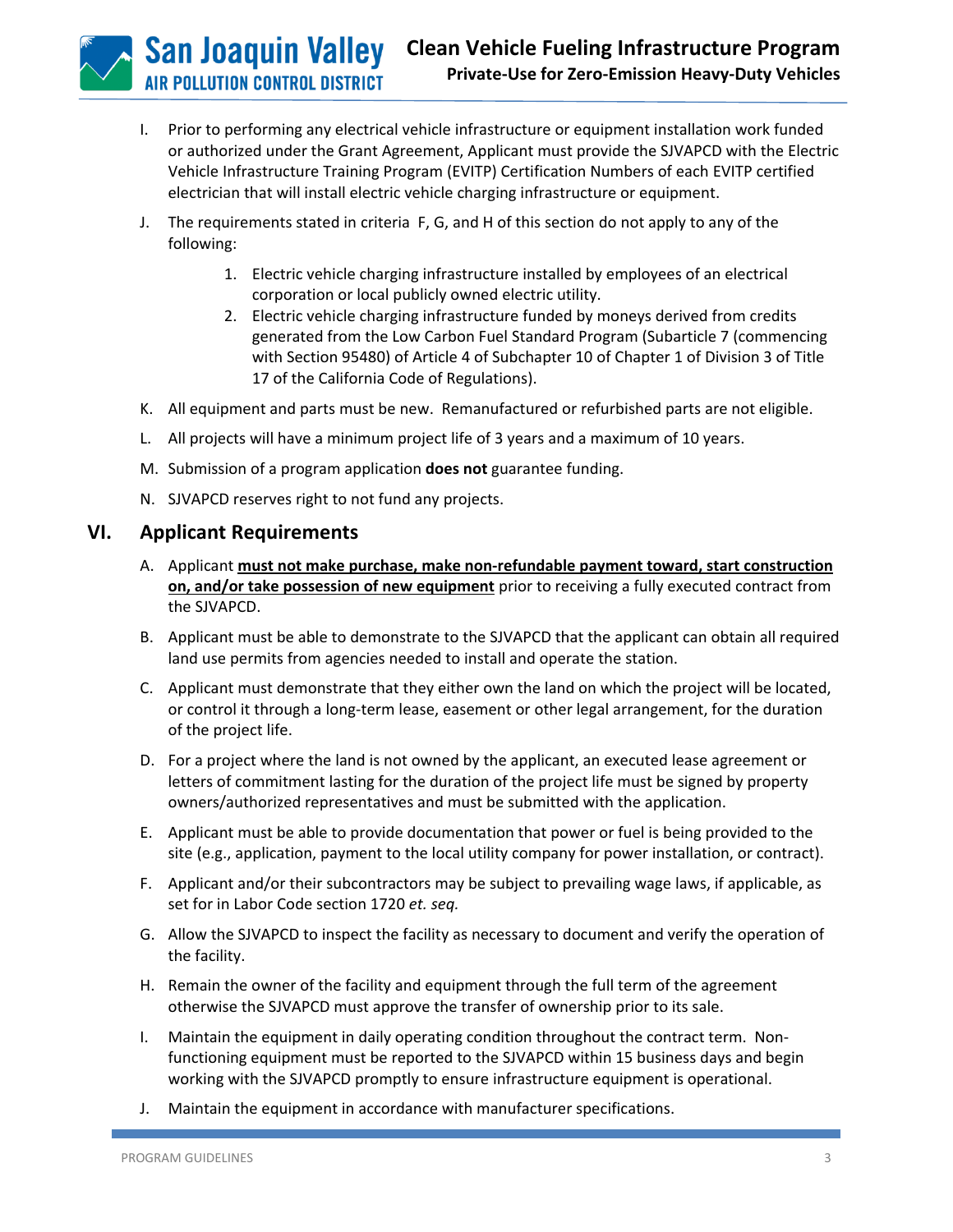**San Joaquin Valley IR POLLUTION CONTROL DISTRICT** 

- K. Maintain commercial general and auto liability with minimum limits of coverage in the amount of \$5,000,000 per occurrence and names the SJVAPCD as additional insured. Also, maintain workers compensation insurance in accordance with California law and insurance for the facility and equipment through the full term of the grant agreement.
- L. Submit annual reports to the SJVAPCD through the full term of agreement which must include:
	- 1. Hydrogen Fueling Station:
		- i. Annual usage (e.g., kilogram).
		- ii. Any unscheduled downtime, including duration of downtime and causes of downtime.
		- iii. Applicant must register and report to the Station Online Status System (SOSS) maintained by the California Fuel Cell Partnership [\(www.cafcp.org\)](http://www.cafcp.org/). In addition, applicant must abide by the requirements of the reporting system.
	- 2. Battery Charging Station:
		- i. Qualitative description of public and private uses.
		- ii. Annual usage per charger (e.g., kilowatt-hour) and the number of plug-in events.
		- iii. Any unscheduled downtime, including duration of downtime and causes of downtime.
	- 3. Solar or Wind Power Generating Equipment (if applicable) must report on the amount of electricity generated (e.g. kilowatt-hour) from the solar or wind power generating equipment for the duration of the project life.

## **VII. Project Implementation**

- A. Project Funding Agreement Entities are expected to enter into an agreement with the District within 90 days of preliminary award notification date. If timeframe is not met, the District reserves the right to cancel preliminary award and fund the next eligible application.
- B. Project Implementation Projects must be completed within the timeframe identified on Exhibit B of grant agreement, not to exceed 12 months from grant agreement execution date.

## **VIII. Required Documents**

- A. Completed Application forms A-1 and A-2 including route map;
- B. Signed A-1 Certifications section with original signature;
- C. Completed first page of IRS Form W-9;
- D. Dated and itemized dealer quote for the new equipment;
- E. Any completed permits or copy(ies) of application(s) for permits;
- F. Documentation of land ownership or permission to build project on designated land.

## **IX. Project Reimbursement**

A. Payment will be issued within sixty (60) working days of a completed post-inspection and upon receipt of a complete claim for payment packet.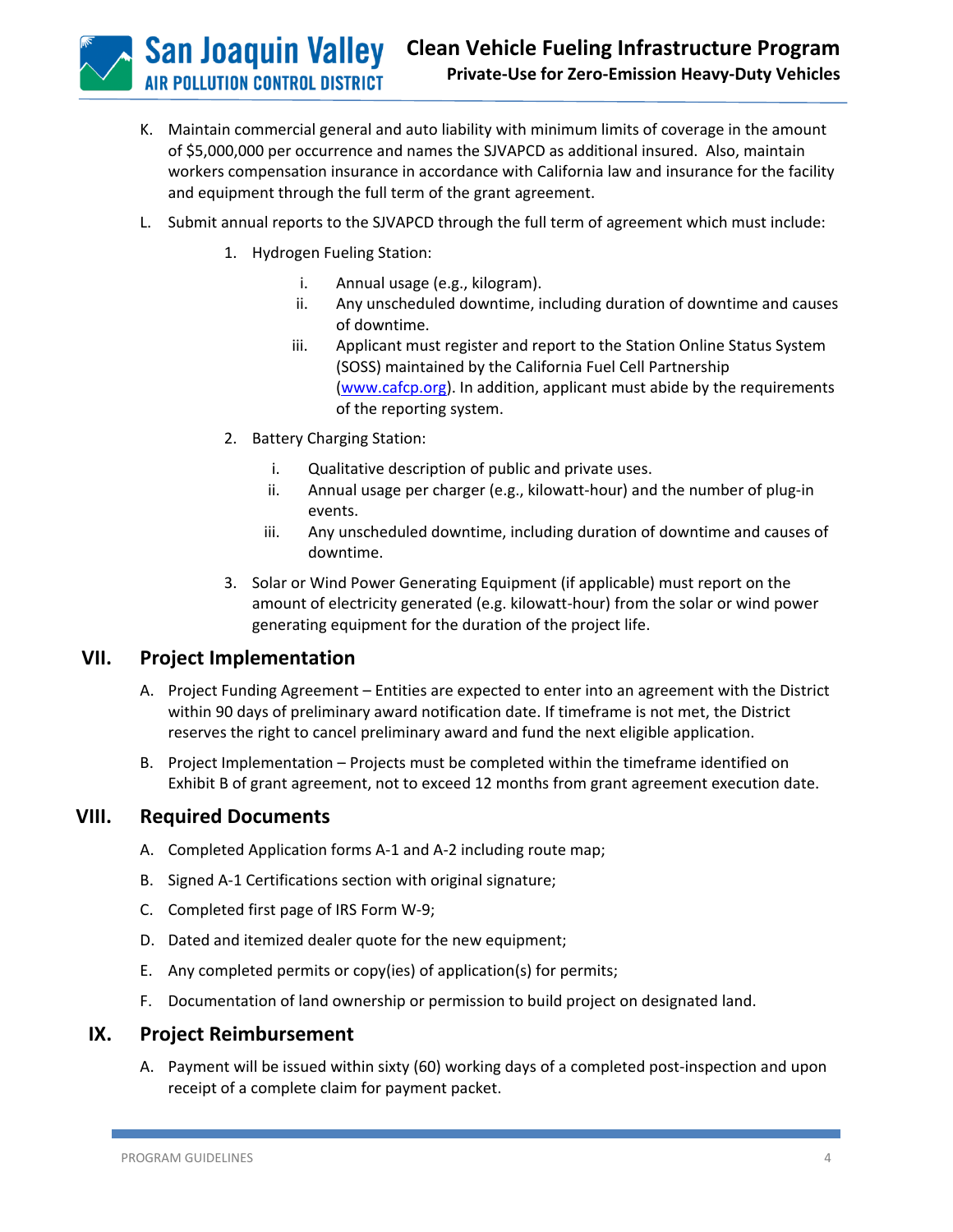B. Incentive amounts may be reduced after the claim for payment has been finalized, depending on the total invoiced amount of eligible items.

**San Joaquin Valley AIR POLLUTION CONTROL DISTRICT** 

C. A project will be considered for reimbursement once the necessary infrastructure has been installed and connected to the power generation equipment (e.g., solar panels, wind turbine) and or electricity grid and has been demonstrated to the SJVAPCD that it is fully operational during a post-inspection.